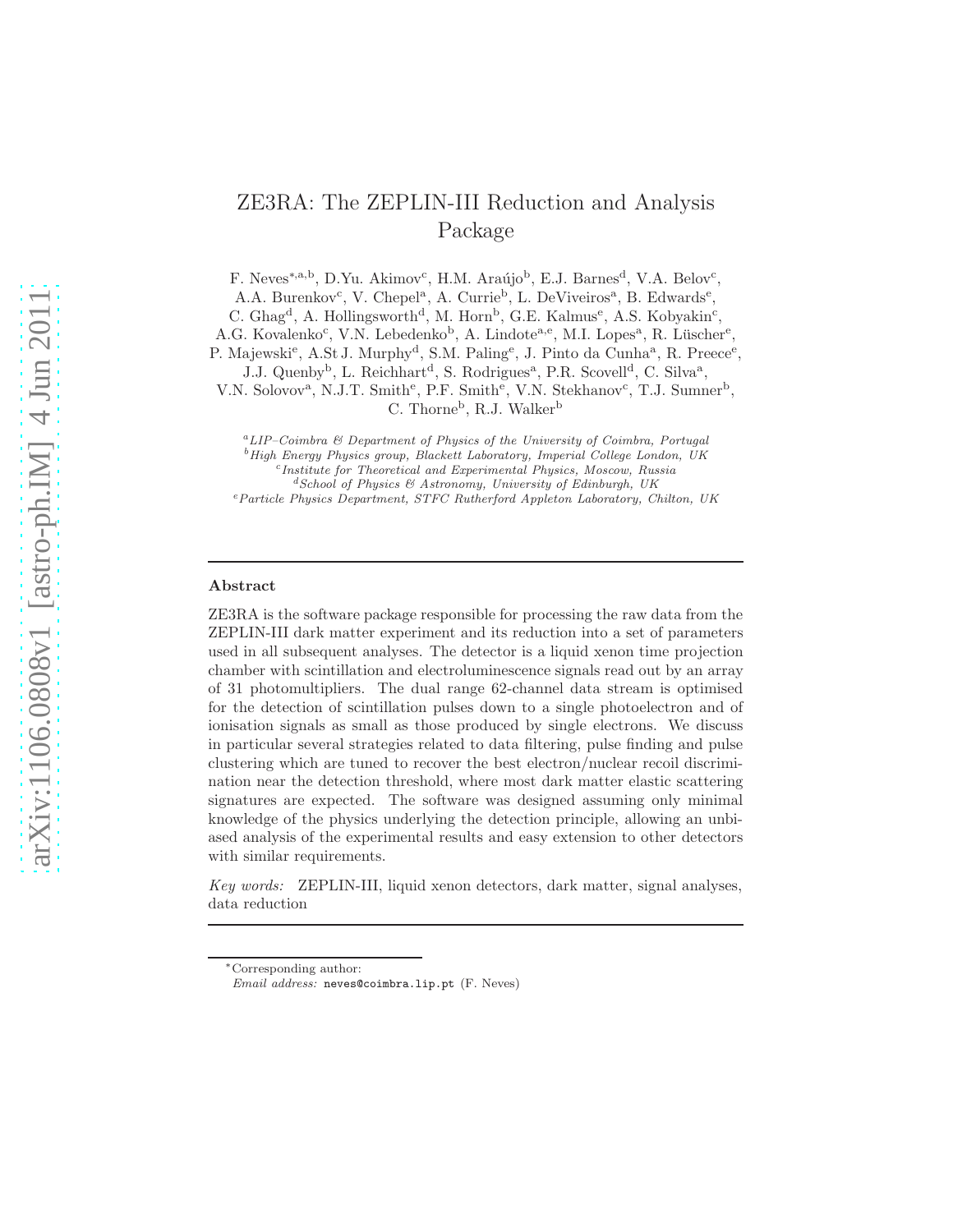# 1. Introduction

The present work evolved within the ZEPLIN-III experiment, a two-phase (liquid/gas) xenon detector aiming to measure very low energy nuclear recoils produced by the interaction of dark matter WIMPs (Weakly Interactive Massive Particles) [\[1](#page-17-0), [2,](#page-17-1) [3,](#page-17-2) [4](#page-17-3)]. Searches for rare particle interactions in low-background physics experiments are inherently difficult, and any data reduction and analysis software must address two main challenges. Firstly, unusual event topologies will almost inevitably appear in the long exposures required for the science acquisitions (lasting typically for many months or even years). These are not exercised by the various calibration runs and may result from localized instabilities or unexpected backgrounds, for example. Secondly, WIMP-nucleus interactions are expected to result in very small energy transfers to xenon atoms, and so the search for scintillation and ionization signatures from WIMPs goes down to the quantum of response in these channels, i.e. to the photoelectron level in scintillation and to single electrons in ionization. At this level, signals become sparser in time and therefore less recognizable; inevitably, statistically-motivated pulsefinding techniques are required in order to separate real pulses from noise or to distinguish them from unrelated pulses. When signals are not only rare but also extremely small, the potential for their mis-parametrization (and consequent detection inefficiency) is high.

The ZEPLIN-III data Reduction and Analysis (ZE3RA) package must therefore be very accurate at separating small signals from the noise, thus maximizing sensitivity to WIMPs. It must deal with unexpected rare artefacts arising in very long measurements; these include internal effects (e.g. occasional microdischarges), changes in the local underground environment (pressure, temperature, structural movements), long-term electronic drifts and occasional electromagnetic pick-up, and many others. It must also be very flexible since our knowledge of these effects improves as more data are accumulated. For these reasons we opted for deferring the physics interpretation of the detector response to a later stage in the data analysis. ZE3RA provides robust reduction of the raw data acquisition output in the form of full pulse parametrization. Other requirements include a powerful event display and the possibility to deal with blind analyses, whereby specific events or datasets present in the data repository should not be displayed or reduced until the final analysis stage so as not to bias the signal estimation.

In the context of direct WIMP searches, the ultimate benchmark of such a package is the level of electron/nuclear recoil discrimination. This is quantified by the relative number of events belonging to the heavily populated electron-recoil background population (mainly gamma-rays, with high ionization/scintillation ratios) that leak into the acceptance region of the signal (mimicking nuclear recoils with low such ratios). ZEPLIN-III achieved the best discrimination of any two-phase xenon detector reported so far and, in spite of a relatively high gamma-ray background, achieved a sensitivity for WIMP signals amongst the best in the world [\[4](#page-17-3), [5,](#page-17-4) [6](#page-17-5)]. This relied in part on the ability of ZE3RA to parametrize events correctly. Some of the algorithms contained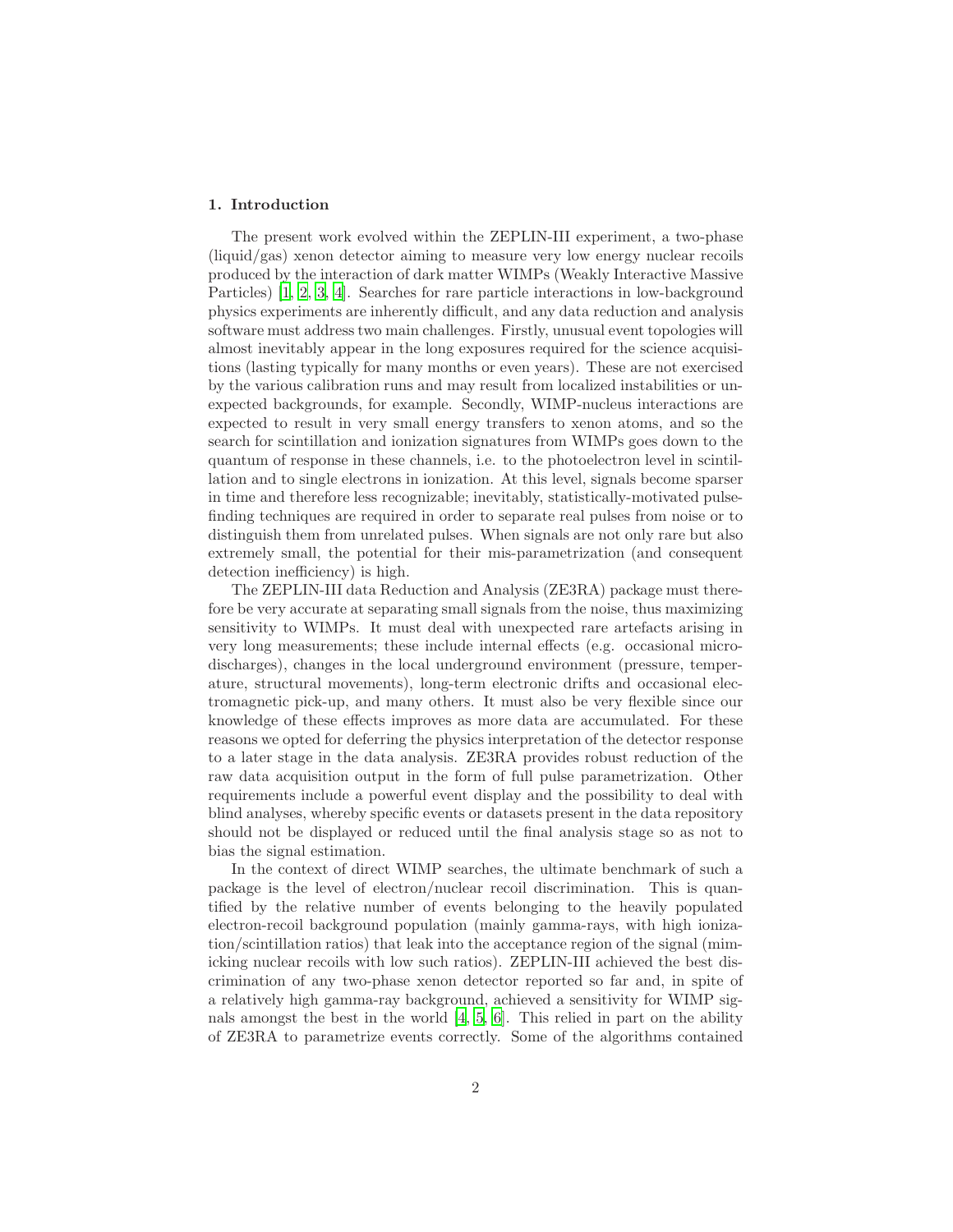within it can be applied to other detector arrays, not only in the context of underground experiments.

#### 2. Setup and Data Processing

ZEPLIN-III is a two-phase (liquid/gas) xenon time projection chamber containing  $\approx 12$  kg of liquid xenon above a compact hexagonal array of 31 2-inch photomultipliers (ETL D766QA) [\[2](#page-17-1), [3](#page-17-2), [4](#page-17-3)]. The photomultipliers (PMTs) are immersed directly in the liquid at a temperature of  $-105\textdegree\textdegree C$  and record both the rapid scintillation signal (S1) and a delayed second signal (S2) produced by proportional electroluminescence in the gas phase from charge drifted out of the liquid [\[7\]](#page-17-6). The electric field in the active xenon volume is defined by a cathode wire grid 36 mm below the liquid surface and an anode plate 4 mm above the surface in the gas phase. These two electrodes define a drift field in the liquid of  $\approx 4 \text{ kV/cm}$  and an electroluminescence field in the gas of  $\approx 8 \text{ kV/cm}$ . A second wire grid is located 5 mm below the cathode grid just above the PMT array. This grid defines a reverse field region which suppresses the collection of ionization charge for events just above the array and helps to isolate the PMT input optics from the strong external electric field.

The PMT signals are digitized at 2 ns sampling over a time segment of 36  $\mu$ s starting at  $-20 \mu s$  from the trigger point. Each PMT signal is fed into two 8-bit digitizers (ACQIRIS DC265) with a  $\times$ 10 gain difference between them provided by fast amplifiers (Phillips Scientific 770), to obtain both high (HS) and low (LS) sensitivity readout covering a wide dynamic range. The PMT array is operated from a common HV supply with attenuators (Phillips Scientific 804) used to normalize their individual gains. The trigger is generated using the shaped sum of the HS signals from all the PMTs. For the sake of illustration, Fig. [1](#page-3-0) shows the sums of all HS and LS channels for a low energy multiple scattering event triggered by the first S2 signal.

## 2.1. Software architecture

The efficient analysis of the huge amount of data produced by the acquisition system (DAQ) demands its previous reduction to a set of relevant physical parameters (pulse timing estimators, height, area, etc). In the ZEPLIN-III experiment this task is performed by the ZE3RA software. ZE3RA is implemented in C++ following a comprehensive class-oriented architecture mimicking the various DAQ functional stages (run, event, channel, etc). The software design allows easy plug-in of new tools and to build different reduction templates targeting specific analyses. These features are of key importance for the optimization of the analysis which should produce consistent results over a large variety of acquisition scenarios lasting from a few hours to several months (different field configurations, calibration sources, etc). The ZE3RA architecture, illustrated schematically in Fig. [2,](#page-4-0) includes the skeleton classes:

• The *ZDisplay* class layers the end user interaction with the classes managing the analysis and holding both the raw and the reduced data structures.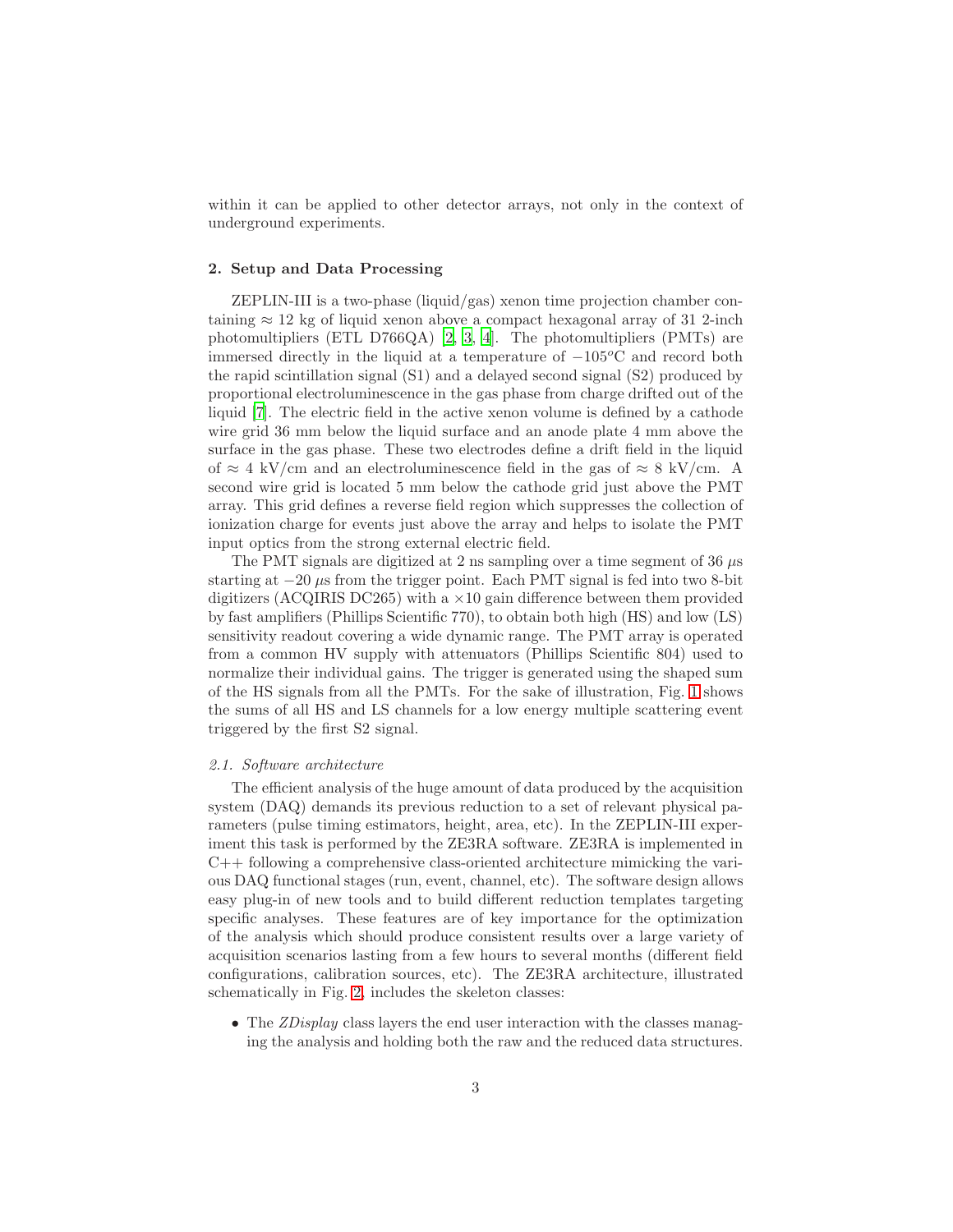

<span id="page-3-0"></span>Figure 1: Sum of all HS (left) and LS (right) channels for a low energy event having 3 energy depositions in the liquid xenon sensitive volume. The distance between the fast S1 signals (all overlapping in time) and the corresponding S2 is a measure of the depth of the interaction. For each S2 pulse the light distribution over the PMT array allows to reconstruct the position of the interaction in the (x,y)-plane.

- The ZRun class inherits from ZEvent and manages all the settings and the different reduction templates.
- The *ZEvent* class stores and manages the access to individual events and folded data structures (i.e. *ZChannel*). It inherits from *ZRawFileHan*dler and ZNtupleFileHandler which layer, respectively, the input from the raw DAQ data files and the output to the databases containning the reduced quantities. The ZRawFileHandler class inherits from ZBlindManager which implements the access policy to the raw data used in the WIMP search .
- The ZChannel class stores and manages the data from individual channels and all contained structures (i.g. ZPulse).
- The ZPulse and ZCluster classes store all information related with individual pulses and clusters of sequential pulses, respectively. It inherits from ZStatistic and ZPhysics which gather and maintain, respectively, statistical and physical data.

In the following subsections we present a short overview of the most relevant algorithms implemented and tested in the ZE3RA analysis framework for the ZEPLIN-III experiment. It should be noted that not all of those algorithms were used for the production of published results, either for the first or second science runs (in 2008 and 2010/11, respectively). In particular, the moving average algorithm (§[2.3.2\)](#page-5-0) was preferred to the more refined wavelet analysis (§[2.3.4\)](#page-6-0) as a trade-off between speed and performance. Rather than lessening the purpose of the software package, this puts the emphasis on its design and architecture as a general framework easily extensible to different acquisition scenarios and similar experiments with specific needs.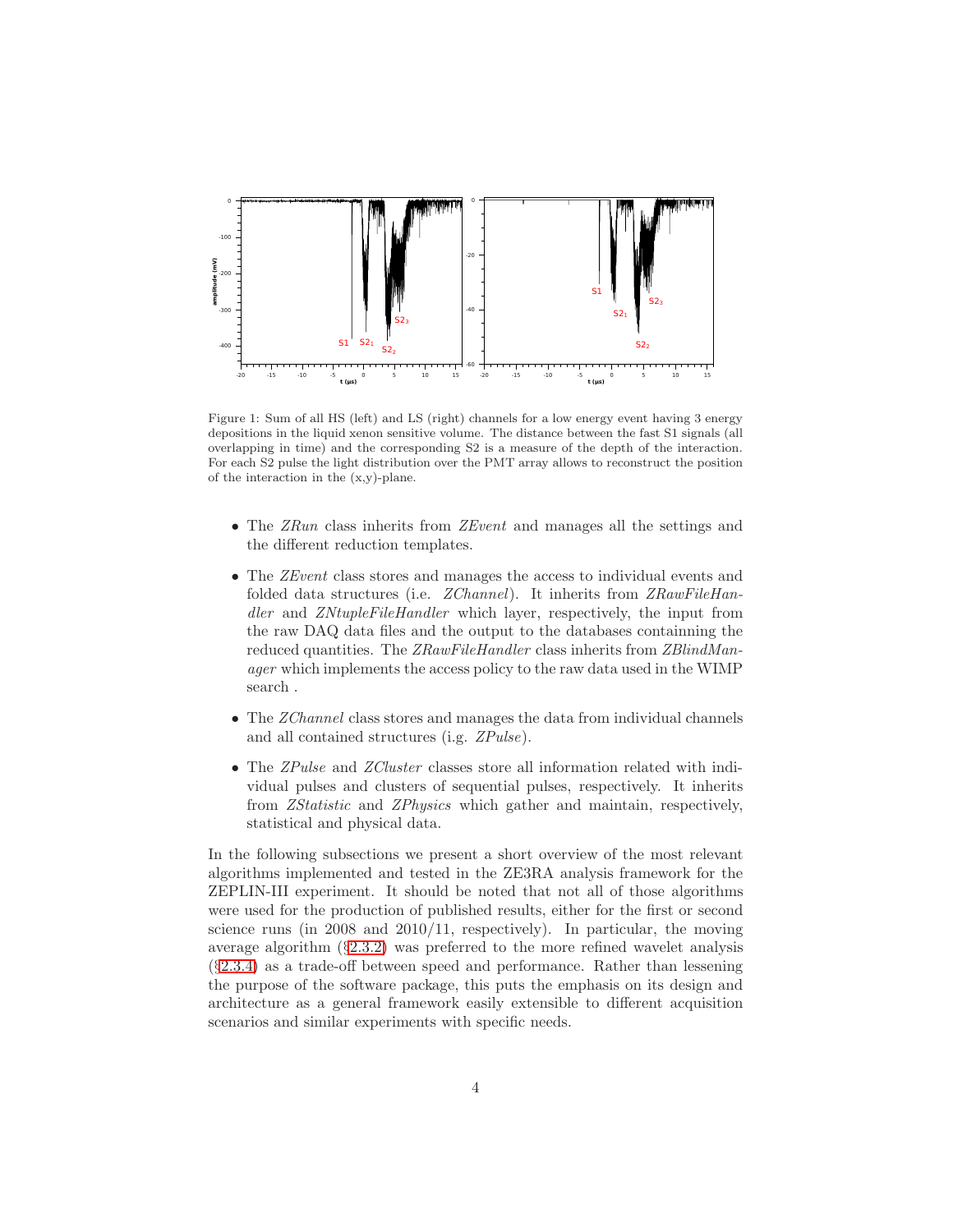

<span id="page-4-0"></span>Figure 2: Schematic representation of the ZE3RA software architecture.

## <span id="page-4-3"></span>2.2. Baseline characterization.

The baseline is parametrized using the waveforms containing the actual PMT signals. To avoid any bias due to the occurrence of transients or small spurious signals, the parametrization method relies on a consistency check of the noise distribution variance during a sufficiently large time window. For that purpose, the DAQ pre-trigger region is divided into  $i = 1..M_0$  consecutive regions containing m samples each. For each of these regions, the variances  $\{\sigma_i^2, i = 1..M_0\}$  of the signal amplitude distribution are calculated. The F-distribution probability function  $(Q)$  is used to check if the variances are statistically consistent:

$$
Q = \frac{\Gamma(2\nu)}{2\Gamma(\nu)} \int_0^{(1+F)^{-1}} (t - t^2)^{\nu - 1} dt , \qquad (1)
$$

where  $\nu = (m-1)/2$  and

$$
\begin{cases}\nF = \sigma_i^2/\sigma_{i+1}^2, & \sigma_i > \sigma_{i+1} \\
F = \sigma_{i+1}^2/\sigma_i^2, & \sigma_i \le \sigma_{i+1}\n\end{cases}
$$

Q is therefore the significance level at which that hypothesis  $(\sigma_i^2 \equiv \sigma_{i+1}^2, i =$ 1.. $M_0$ ) can be rejected [\[8](#page-17-7)]. For each of the  $M_0$  regions, the means  $\{\mu_i^2, i = 1..M_0\}$ of the signal amplitude distribution are also calculated. The noise  $(\sigma_{bas})$  and mean  $(\mu_{bas})$  characterizing each waveform are then defined as

<span id="page-4-1"></span>
$$
\sigma_{bas} = \langle \sigma_i \rangle \, , \, i = 1...M \, , \tag{2}
$$

.

<span id="page-4-2"></span>
$$
\mu_{bas} = \langle \mu_i \rangle \, , \, i = 1...M \, , \tag{3}
$$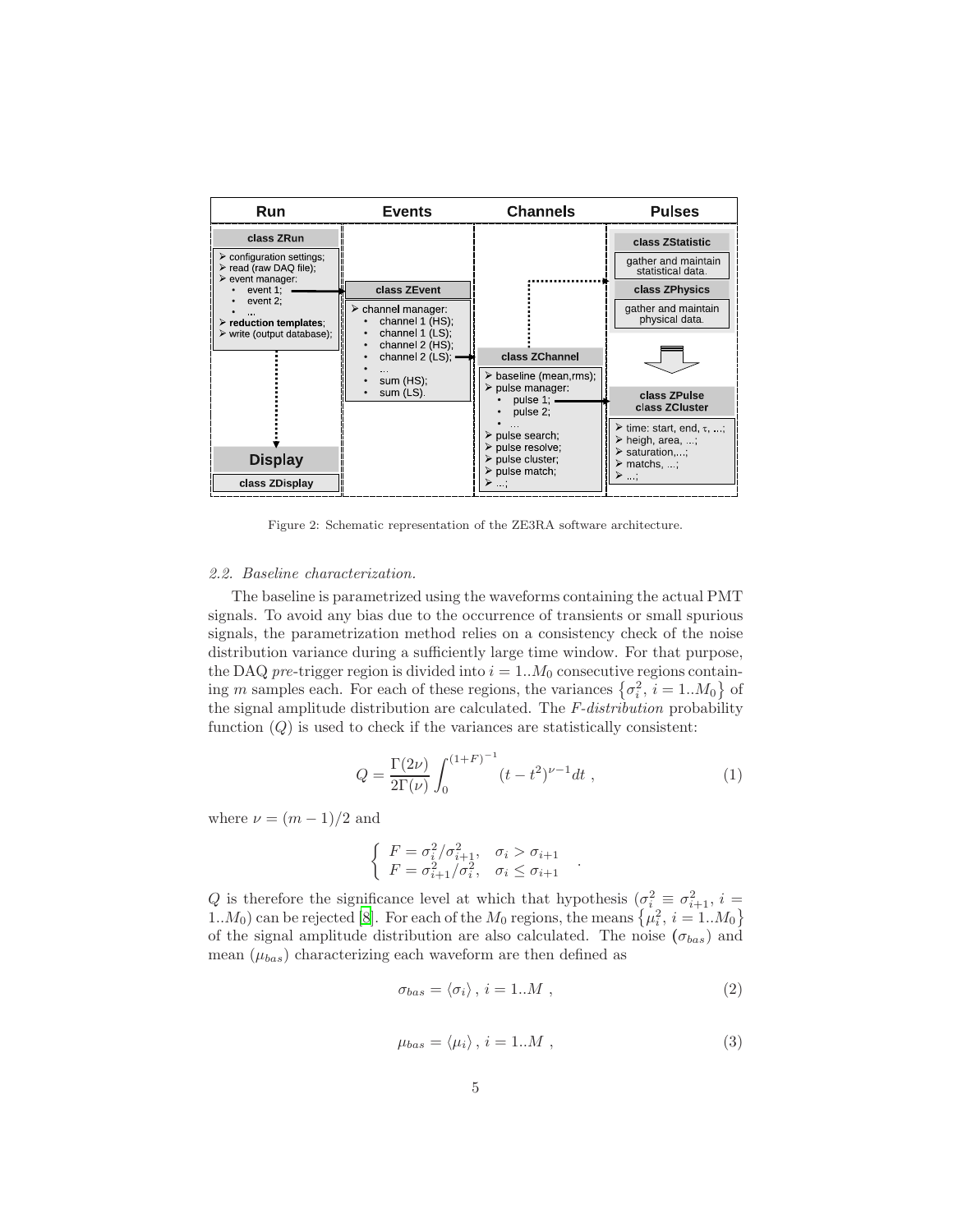for those M regions satisfying  $Q < Q_{crit}$ . For the ZEPLIN-III analysis the values of  $Q_{crit} = 0.0001$  and  $m = 25$  (50 ns) were used. The maximum length of the total sampled waveform was 2  $\mu$ s ( $M_0 = 40$ ). For each event the  $\sigma_{bas}$ ,  $\mu_{bas}$  and M values are stored for all channels and can be used, for example, to identify misbehaving baselines.

## <span id="page-5-2"></span>2.3. Raw data filtering.

In order to enhance the signal-to-noise ratio and help with the identification of relevant pulse structures, a set of general filter algorithms are available in ZE3RA. Besides the built-in filters, which are briefly described below, the software framework allows easy plug-in of new algorithms and their use at any defined configuration. It should be noted that the DAQ raw data is never modified during the analysis; instead, an auxiliary buffer containing the filtered data is maintained for every channel.

# 2.3.1. Moving average.

The implemented moving average algorithm is a simple low-pass filter defined as

<span id="page-5-1"></span>
$$
\overline{y}_i = \frac{\sum_{k=i-m}^{i+m} y_k}{2m+1},\tag{4}
$$

where  $\overline{y}$  and y represent, respectively, the filtered and raw data buffers. Although appealing because of its speed, the moving average produces a significant loss of information when pulses are narrow compared with the filter width  $(2m+1)$ . The loss of information or even distortion of the filtered signal  $(\overline{y})$  is an effect of the weight given to the  $k$ -th data point in Eq. [4](#page-5-1) being independent of its distance to i. In ZEPLIN-III this presents a problem since the S1 and S2 signals have very different time constants, respectively,  $\sim 30$  ns and  $\sim 0.6 \mu s$ (parametrized by the signal mean arrival time). If m is tuned for  $S2$  then  $S1$ information is lost. Conversely, setting  $m$  to preserve S1 does not help with the detection of S2 pulses. These issues related with the time scale at which one is filtering or looking for a signal are addressed by both the methods described in §[2.3.2](#page-5-0) and §[2.3.4.](#page-6-0)

#### <span id="page-5-0"></span>2.3.2. Moving average with variable width.

A solution to the problem highlighted above, which retains most of the simplicity and speed of the moving average algorithm, is to adapt the width of the filter (Eq. [4\)](#page-5-1) based on some characterization  $Q_u(i, m_i)$  of the local data being analysed:

$$
\overline{y}_i = \frac{\sum_{k=i-m_i}^{i+m_i} y_k}{2m_i + 1},\tag{5}
$$

with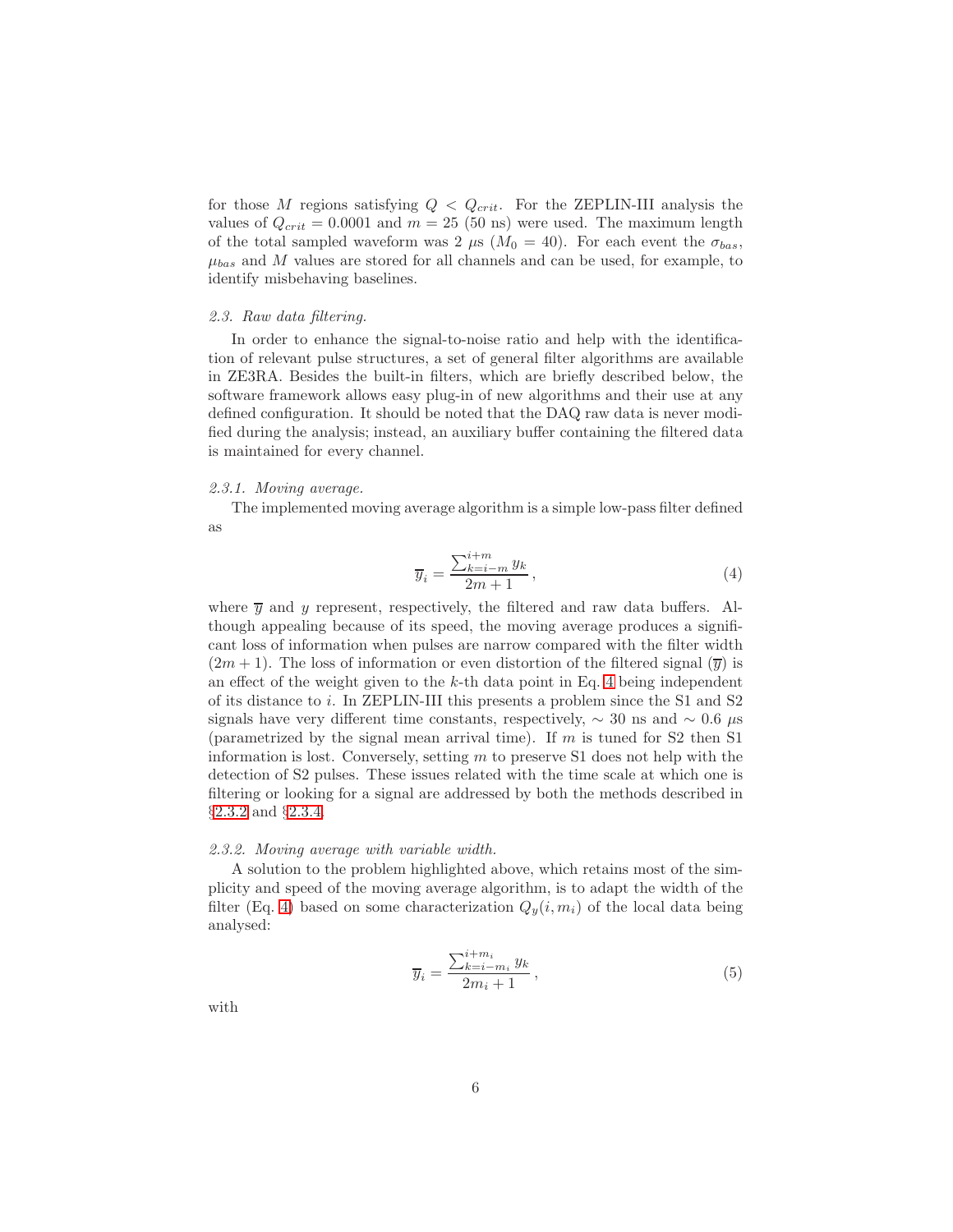$$
\begin{cases} m_{i+1} = m_i + 1, & Q_y(i, m_i) < Q_{thr} \land m_i < m_{max} \\ m_{i+1} = m_i - 1, & Q_y(i, m_i) \ge Q_{thr} \land m_i > m_{min} \end{cases}
$$

,

where  $m_{min}$ ,  $m_{max}$  and  $Q_{thr}$  are user-defined parameters controlling the limits and the adaptation of the filter width. In the ZEPLIN-III analysis  $Q_u(i, m_i)$ was set to the variance of y calculated in the  $[i - m_i, i + m_i]$  interval. Typical values of  $m_{min} \sim 35$  (70 ns),  $m_{max} \sim 100$  (0.2 µs) and  $Q_{thr}^{1/2} = 3\sigma_{bas}$  (Eq. [2\)](#page-4-1) show good performance in terms of both S1 and S2 pulse detection. Figures [3](#page-8-0) and [4](#page-9-0) show examples of applying this filter to typical ZEPLIN-III events and it comparison with the results obtained using the algorithm described in §[2.3.4.](#page-6-0)

#### 2.3.3. Fourier analysis.

Besides the random noise intrinsic to any signal processing chain, in ZEPLIN-III one can also observe the occurrence of coherent noise. This noise is most often induced by electric equipment working in close vicinity to the detector or following the saturation of the amplifiers. In both cases the noise exhibits time periodicity and is composed of a small set of characteristic frequencies. These properties make the Fast Fourier Transform (FFT) analysis particularly suitable for the identification and removal of such occurrences.

The FFT is an efficient computational tool to calculate the Fourier transform of a function (y) sampled at a finite number of N points  $\{y_n, n = 0..N-1\}$  [\[8\]](#page-17-7). In the frequency domain the amplitude of the component  $f_n = n/N\Delta$  is given by

<span id="page-6-1"></span>
$$
H(f_n) = \Delta \sum_{k=0}^{N-1} y_k e^{i2\pi k n/N} = \Delta \sum_{k=0}^{N-1} \left[ \cos \left( \frac{2\pi k n}{N} \right) - i \sin \left( \frac{2\pi k n}{N} \right) \right], \quad (6)
$$

where  $\Delta$  represents the sampling time interval. In ZE3RA the coefficients  $H(f_n)$ are calculated using the FFTW library [\[9\]](#page-17-8).

This FFT tool was used only on a dedicated dataset acquired to study single electron emission from the liquid into the gas phase [\[10\]](#page-17-9). For the acquisition of that dataset the DAQ was triggered externally with a pulse generator which accidentally induced coherent noise into the HS channels. After calculating the FFT coefficients for each timeline, a 10-pole Butterworth filter was used to attenuate  $H(f_n)$  (Eq. [6\)](#page-6-1) corresponding to the set of noise frequencies  $\{f_{noise}\}$ contained in each channel. This procedure allowed successful recovery of the signal as shown by the comparison of the single electron emission results obtained using this particular dataset with the results from another method described in Ref. [10](#page-17-9) using WIMP search data sets.

## <span id="page-6-0"></span>2.3.4. Wavelet analysis.

Resulting from being encoded both in terms of amplitude and phase of sines or cosines (Eq. [6\)](#page-6-1), the FFT analysis gives no direct information about the time occurrence of transients [\[8](#page-17-7)]. One solution to this problem would be to divide the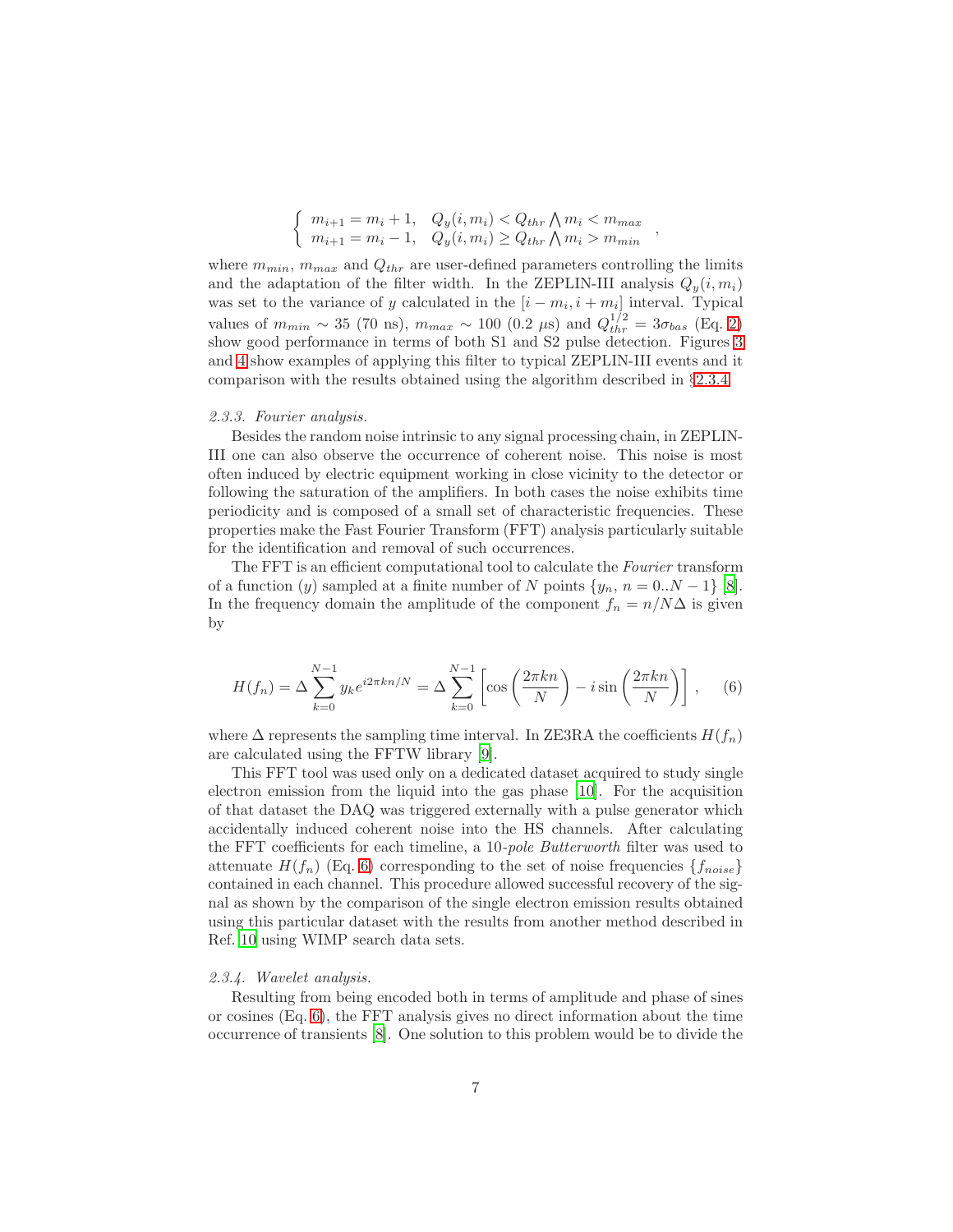entire domain into small regions and analyse them separately. Nevertheless, this method would imply the loss of information at lower frequencies when compared with the duration of the region being analysed. Another solution allowing to preserve both time and frequency information is to use the Discrete Wavelet Transform (DWT) analysis [\[8\]](#page-17-7).

The DWT scales (s) and shifts ( $\tau$ ) a mother function  $\mathcal F$  along the time domain while recording its level of correlation with the signal into a set of coefficients  $w(s, \tau)$ :

<span id="page-7-0"></span>
$$
w(s,\tau) = \sum_{i=-\infty}^{+\infty} y_i * \mathcal{F}_{(s,\tau),i},\tag{7}
$$

where y represents the raw data stream and  $\mathcal{F}_{(s,\tau)}$  are the set of basis functions obtained from scaling and translating  $\mathcal F$  at fixed  $(s, \tau)$  steps. Unlike the sinusoidal functions which define a unique FFT of the signal, there are many possibilities for  $\mathcal F$  producing different DWT coefficients. The choice of  $\mathcal F$  is based on the trade-off between localization/smoothing (time/frequency domain) required for a particular application. The ZE3RA framework simply wraps the DWT code available from GSL [\[11\]](#page-17-10) and expands its functionality to facilitate the manipulation of the coefficients  $w(s, \tau)$  (Eq. [7\)](#page-7-0). The available F family functions are: Haar, Daubechies and biorthogonal b-spline [\[11](#page-17-10)].

Currently ZE3RA provides two different noise removal and smoothing algorithms based on DWT decomposition. The first of these algorithms implements the soft threshold technique described in Ref. [12](#page-17-11) for a uniformly distributed Gaussian noise: for a given scale s the  $N<sub>S</sub>$  wavelet coefficients are translated towards 0 by an amount

<span id="page-7-1"></span>
$$
\delta_s = \frac{\sqrt{2 \ln N_s}}{0.6745} MAD,
$$
\n(8)

where MAD represents the median absolute deviation of  $\{w_i(s, \tau)\}\ = 1..N_s\}.$ The second algorithm combines data smoothing with the edge detection and preservation method described in [\[13\]](#page-17-12). The edge detection is based on the multiscale behavior of the local maxima of the wavelet coefficients moduli (Eq. [7\)](#page-7-0). The value of  $|w(s, \tau)|$  measures the derivative of the smoothed signal at the scale s and a signal sharp variation (e.g. S1-like pulses) produces moduli maxima at different scales [\[13\]](#page-17-12). After calculating the moduli of the wavelet coefficients and finding local maxima, the implemented algorithm maps and stores the interscale evolution of the  $|w(s, \tau)|$  values. This information can be used to study the Lipschitz regularity of the signal and further selection of the edge/pulse types to retain [\[13](#page-17-12)]. The signal coefficients  $w(s, \tau)$  which do not belong to a valid edge structure can either be smoothed using the soft threshold method described above (Eq. [8\)](#page-7-1) or simply reset to 0 at selected higher order scales (higher frequencies). An additional benefit from using the second algorithm to smooth the data is the intrinsic availability of the time position of the edges even in the occurrence of a baseline drift. This information can later be matched against the algorithm described in  $\S2.5$  $\S2.5$  to enhance the pulse finding efficiency.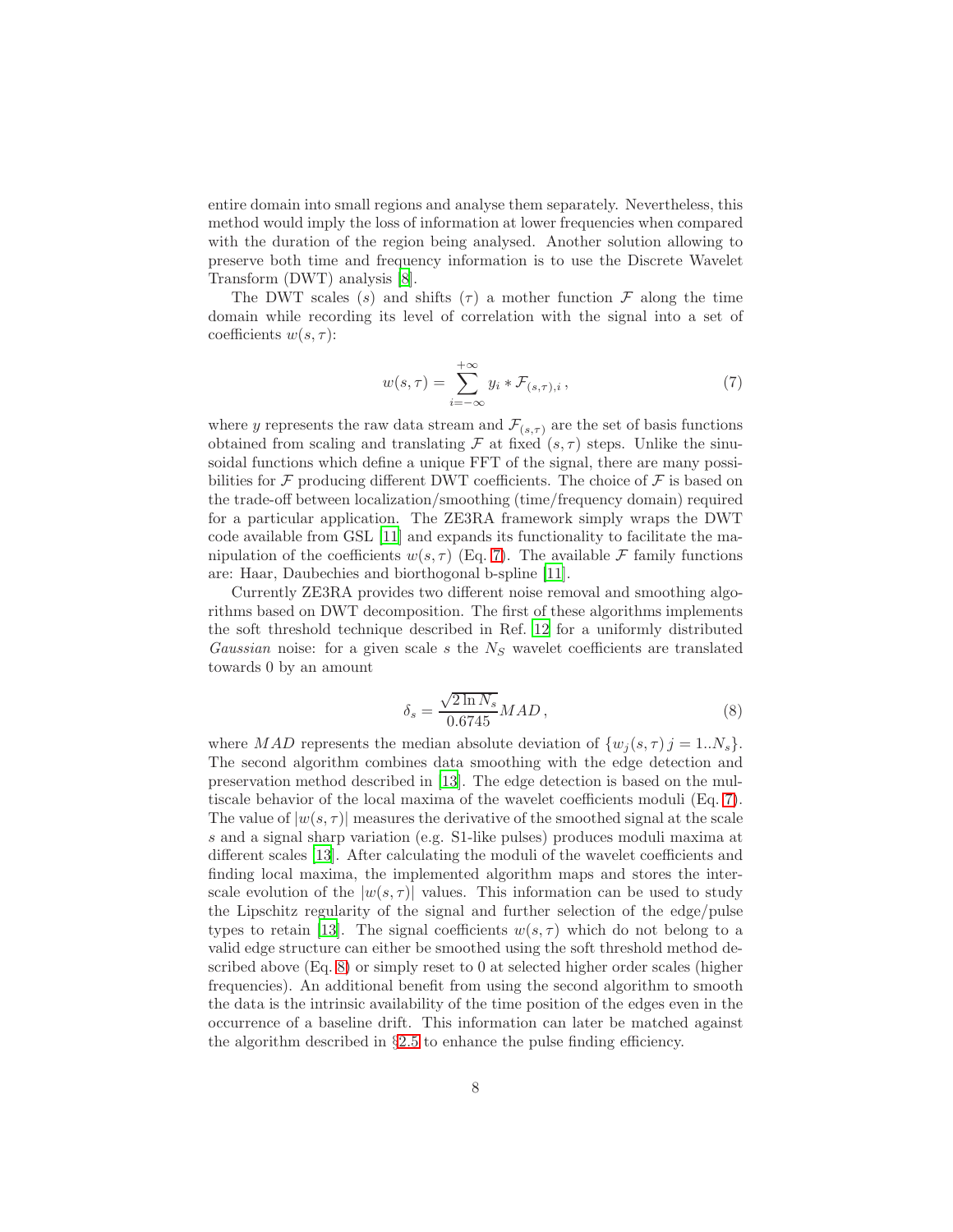Figures [3](#page-8-0) and [4](#page-9-0) show the comparison between the results of the wavelet analysis with edge detection and of the moving average with adaptive width (§[2.3.2\)](#page-5-0) when applied to two typical events. The DWT decomposition was done into 14 scales using a bi-orthogonal b-spline mother function  $(F)$  of order  $(1, 3)$  [\[11](#page-17-10)]. For the sake of illustration, both figures show the result of clearing all coefficients above the 8th scale  $(w(s \geq 8, \tau) = 0)$  together with the effect of keeping those up to  $s = 10$  when belonging to an identified S1-like edge. Besides improving the sensitivity to the general shape and start time of the fast S1 signals (Fig. [4\)](#page-9-0), smoothing the data using the edge detection algorithm also improves the discrimination between S2 and S1 when they are very close (Fig. [3\)](#page-8-0). The latter class of events corresponds to energy depositions near the surface of the liquid.



<span id="page-8-0"></span>Figure 3: Comparison of the smoothing results obtained using the moving average with variable width (green line) and a DWT decomposition keeping (red line) or ignoring (blue line) the edge information. This event corresponds to an interaction just below the liquid xenon surface. In this instance the small S1 pulse, shown also in the inset, proceeds a much larger S2 by a very short time.

## 2.4. Channel delays.

Due to differences in the signal processing chain (PMTs, cabling, amplifiers, etc), all ZEPLIN-III channels exhibit relative delays ranging typically from  $\pm 10$  ns. The correct alignment in time of all channels is crucial for the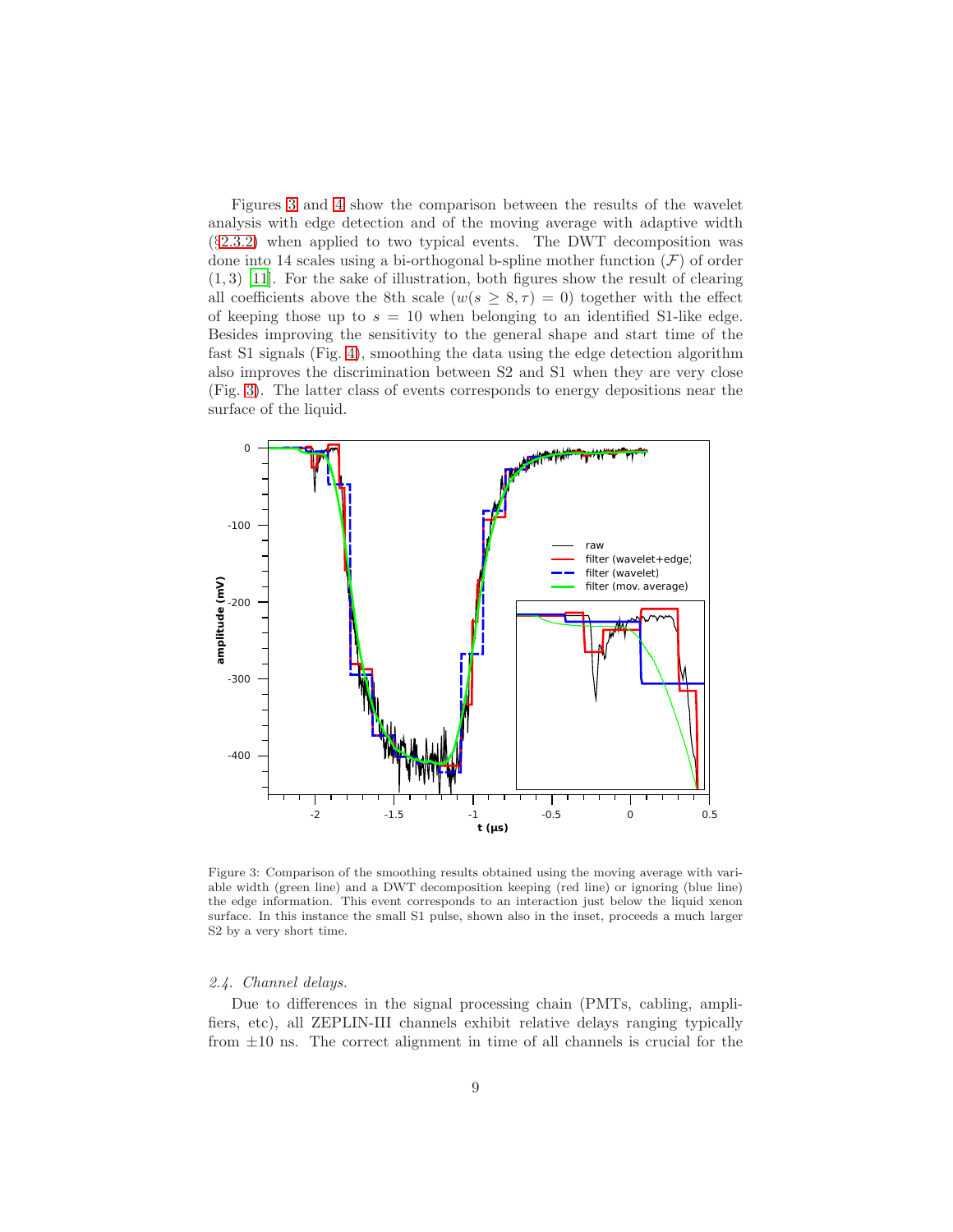

<span id="page-9-0"></span>Figure 4: Comparison of the smoothing results for a typical S1 pulse obtained using the moving average with variable width (green line) and a DWT decomposition keeping (red line) or ignoring (blue line) the edge information.

performance of both the pulse finding and matching algorithms (§[2.5](#page-10-0) and §[2.8,](#page-13-0) respectively). This is specially relevant for signals corresponding to low energy deposits, which constitute the region of interest in ZEPLIN-III.

The individual channels are realigned in ZE3RA by defining the beginning of the raw data buffer  $y^{(i)}$  to point at the k-th element of the buffer  $Y^{(i)}$  containing the original data read from the DAQ,

<span id="page-9-1"></span>
$$
k_Y^{(i)} = \delta^{(i)} - \min\left\{\delta^{(j)}, j = 1..J\right\},\tag{9}
$$

where  $\delta^{(i)}$  is the individual delay for channel i and J represents the total number of channels. The size  $S_y$  for all y buffers is calculated using

<span id="page-9-2"></span>
$$
S_y = S_Y + \min\left\{\delta^{(j)}, 1..J\right\} - \max\left\{\delta^{(j)}, j = 1..J\right\},\tag{10}
$$

where  $S_Y$  is the size of the original Y buffers. The very simple operations defined in Eq. [9](#page-9-1) and Eq. [10](#page-9-2) avoid any extra time- or memory-consuming manipulations aside from reading the DAQ files into buffers  $\{Y^{(j)}, j = 1...J\}$ .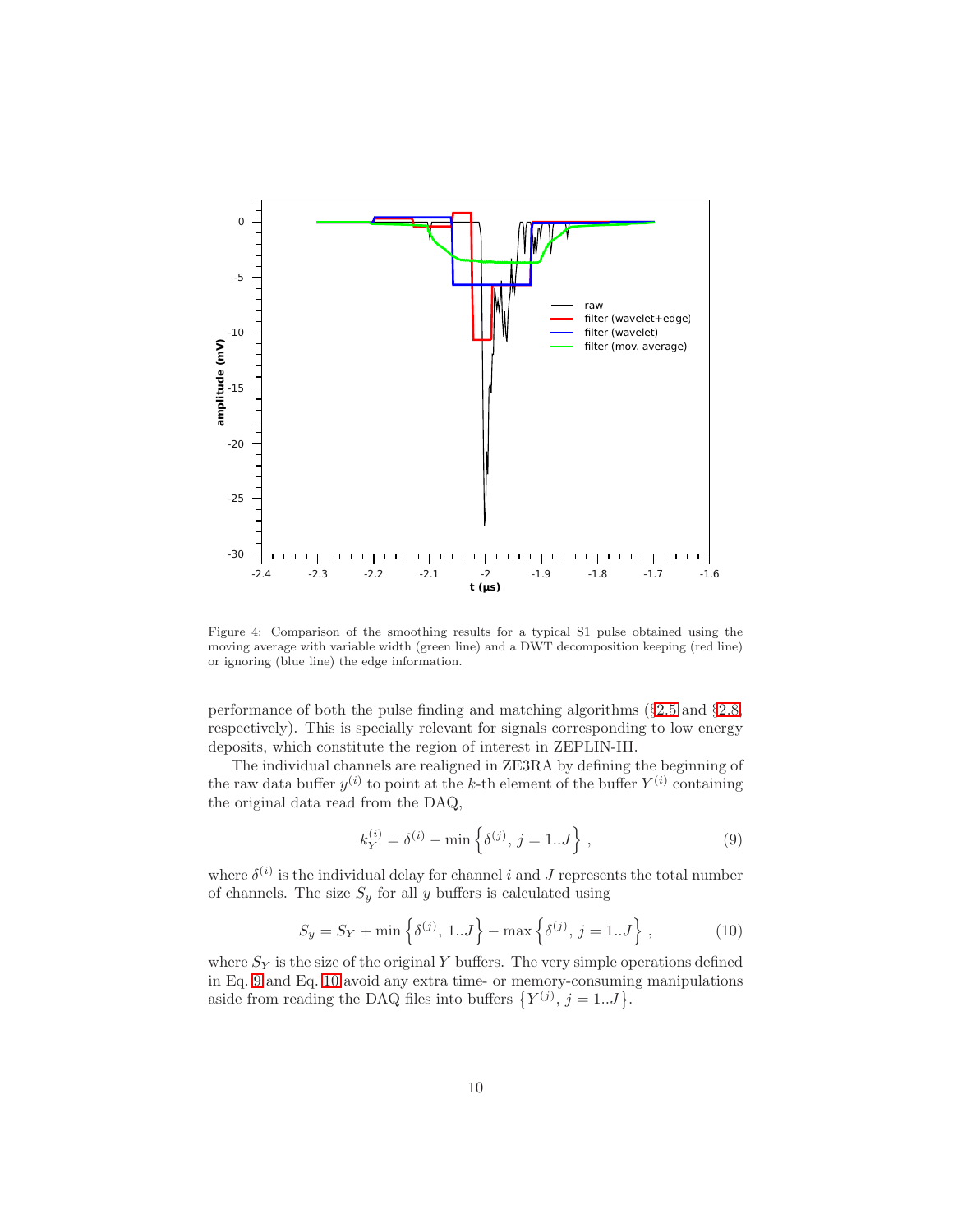# <span id="page-10-0"></span>2.5. Pulse finding.

The pulse finding procedure implemented in ZE3RA consists of searching for excursions of the signal amplitude above a defined threshold  $V_{thr}$ . However, in the ZEPLIN-III detector both S1 and S2 signals can contain several of these excursions depending on the distance from a particular PMT to the interaction point and on the energy deposited. In particular, an S2 signal can consist of a few tens of photoelectrons spread over a period of time of  $\sim 1 \mu$ s. Taking advantage of the underlying structure revealed from filtering (§[2.3\)](#page-5-2), this problem was partially solved in ZE3RA by first searching for pulses on the smooth data buffer  $(\overline{y})$ . One must keep in mind though that the effective enhancement of smoothing depends on the applied filter and how sparsely the individual data excursions occur (§[2.3\)](#page-5-2). Regardless of any loss of information in  $\overline{y}$ , ZE3RA keeps the sensitivity to the smallest structures by also searching for pulses in the original data buffer  $(y)$ . The final set of pulses available for all subsequent analysis is the union of pulses collected from both  $\overline{y}$  and y. For the ZEPLIN-III analysis  $V_{thr}$  was chosen to be

<span id="page-10-2"></span>
$$
V_{thr} = \mu_{bas} + 3\sigma_{bas} \,,\tag{11}
$$

where  $\sigma_{bas}$  is the noise (Eq. [2\)](#page-4-1) and  $\mu_{bas}$  the mean (Eq. [3\)](#page-4-2) values characterizing each raw waveform (§[2.2\)](#page-4-3). This software threshold is nominally equivalent to an energy threshold of only 1.67 keV for electron recoils detected through S1. As an example, Figure [5](#page-11-0) shows a larger pulse which is chosen from  $\overline{y}$  with the remaining fastest pulses being picked from the unmodified y buffer.

# <span id="page-10-1"></span>2.6. Pulse clustering.

Deciding when to stop accruing small excursions above threshold into pulse clusters is not straightforward and has important consequences for the detection efficiency of small signals. For S1 pulses, for example, a fixed-length integration, typically implemented as a coincidence window between channels, can lead to unnecessary inclusion of noise and unequal integration efficiency for different particle species (due to the different scintillation decay time constants). Alternatively, one may cluster subsequent candidates into the pulse based on time separation, although over-clustering can lead to run-away effects in this instance. The fraction of the pulse area integrated in each approach can be calculated analytically if the scintillation responses are known for each species, but this calculation fails for very low photoelectron numbers, when the start time of the pulse is not defined by the rise time of the scintillation signal but rather by the delayed arrival of the first photoelectron. A detailed comparison between the constant integration and the pulse gap methods was carried out with a toy *Monte Carlo* accounting for the DAQ sampling rate, the width of the single photoelectron response and the scintillation decay times and respective intensities for electron and nuclear recoils in liquid xenon [\[14\]](#page-18-0) (however, noise or afterpulsing distributions were not included). This was used to calculate the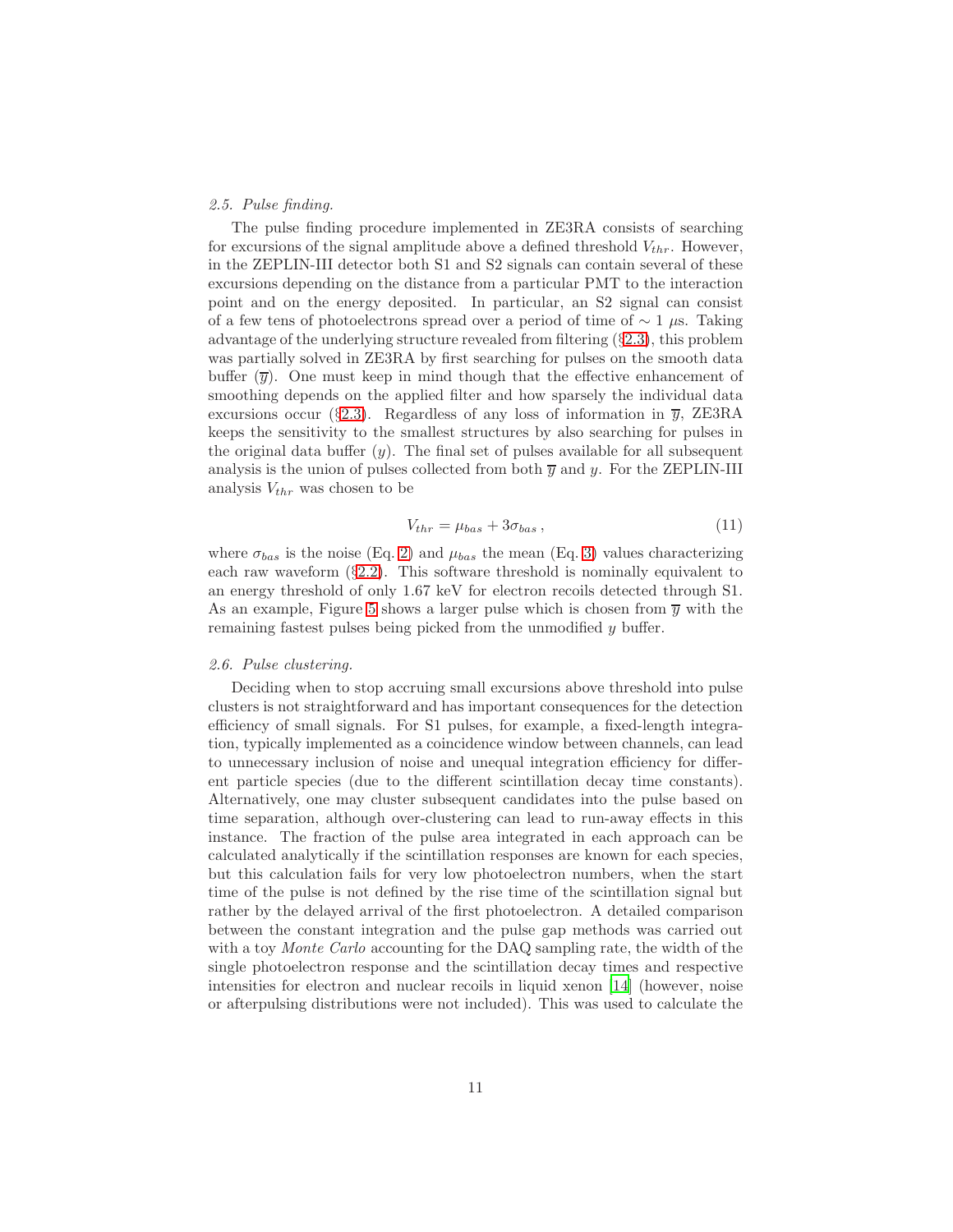

<span id="page-11-0"></span>Figure 5: Example of a ZEPLIN-III event with a S2 pulse (green line) being selected from an excursion of  $\overline{y}$  (red line) above  $V_{thr}$  (blue line). The fastest pulses on the right tail of the S2 are chosen from y (black line).

fraction  $(\eta)$  of S1 signals which is lost from the integrated pulse area. The integration of S2 pulses is not so critical as  $\eta$  is expected to be always very small in this case.

The simplest pulse clustering algorithm implemented in ZE3RA consists of merging all pulses found within a time window of constant width  $(t_{win})$ . The value of  $t_{win}$  is chosen according to the characteristics of the signal (i.e, S1 or S2). The respective *Monte Carlo* results are shown in Fig. [6](#page-12-0) as a function of the sampled number of photoelectrons for window sizes of 50 ns and 100 ns. As expected, the missing area fraction  $\eta$  is smaller for nuclear recoils (due to the increase of the faster xenon scintillation component); significantly,  $\eta$  is not constant for small signals, but rather it decreases due to the delayed detection of the first photoelectron, which is a purely statistical effect.

The alternative clustering algorithm implemented uses the time distance between pulses to decide if they correspond to the same interaction in the liquid xenon. The algorithm iterates through pulses and recursively merges consecutive occurrences if the time elapsed between the end of the first and the begin of the next is smaller then a certain value  $t_{gap}$ . It should be noted that the saturation tails from the amplifiers and the existence of afterpulsing signals originated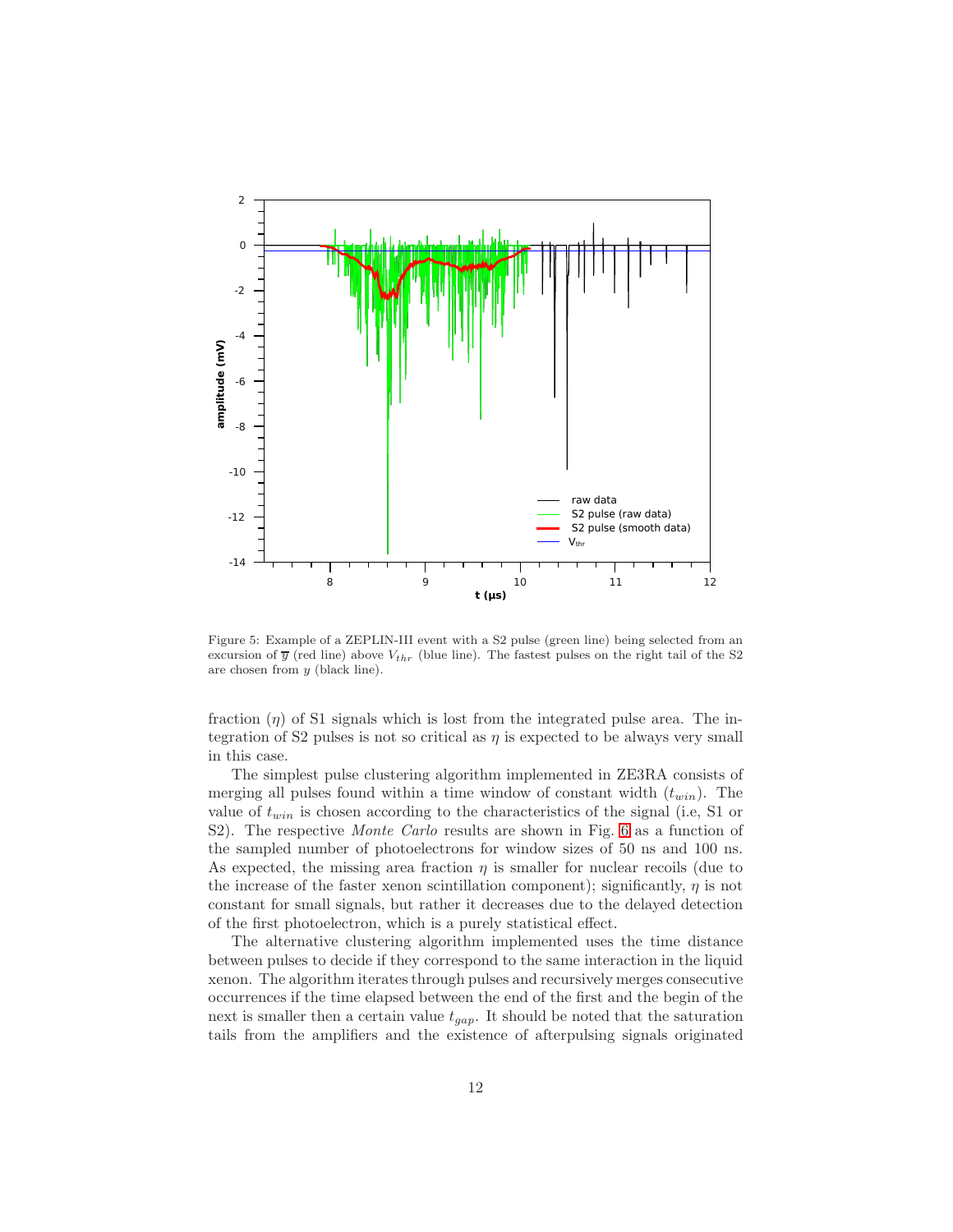in the PMTs [\[15\]](#page-18-1) can bias the results towards excessive clustering. To mitigate these, one additional constraint is imposed in ZE3RA: that the clustering should not extend out to more then a user defined factor of the maximum mean arrival time of photoelectrons for the pulses being clustered. The Monte Carlo results are also shown in Fig. [6](#page-12-0) for  $t_{gap} = 25, 60$  ns. For pairs of values  $(t_{gap}, t_{win})$ returning similar values at the lowest number of sampled photoelectrons, the performance of the gap method improves quickly with the magnitude of the signal and almost independently of the type of particle.

Using real detector data, we verified that the time gap algorithm was more robust than the constant time window option when dealing with different acquisition scenarios (different fields, detector tilt or changes in the gas gap, etc) and with the interaction of different particles in the liquid xenon (from gamma and neutron calibrations). We also found that the constant integration method, with  $t_{win}$  tuned for specific conditions and single scatters in the liquid, often clipped multiple overlapping pulses, therefore biasing their parametrization and correct identification. These reasons, and the potential for better performance on rare pulse topologies which may arise in very long exposures, led us to adopt the time difference method, with a simple heuristic adjustment of  $t_{gap}$  to 20 ns and 100 ns for S1- and S2-like pulses, respectively.



<span id="page-12-0"></span>Figure 6: Comparison for both electron (ER) and nuclear (NR) recoils in the liquid xenon of the fraction of lost area of S1 signal  $(\eta)$  when clustering pulses using a constant time window  $(t_{win} = 50, 100 \text{ ns})$  or the time gap between pulses  $(t_{gap} = 25, 60 \text{ ns})$ .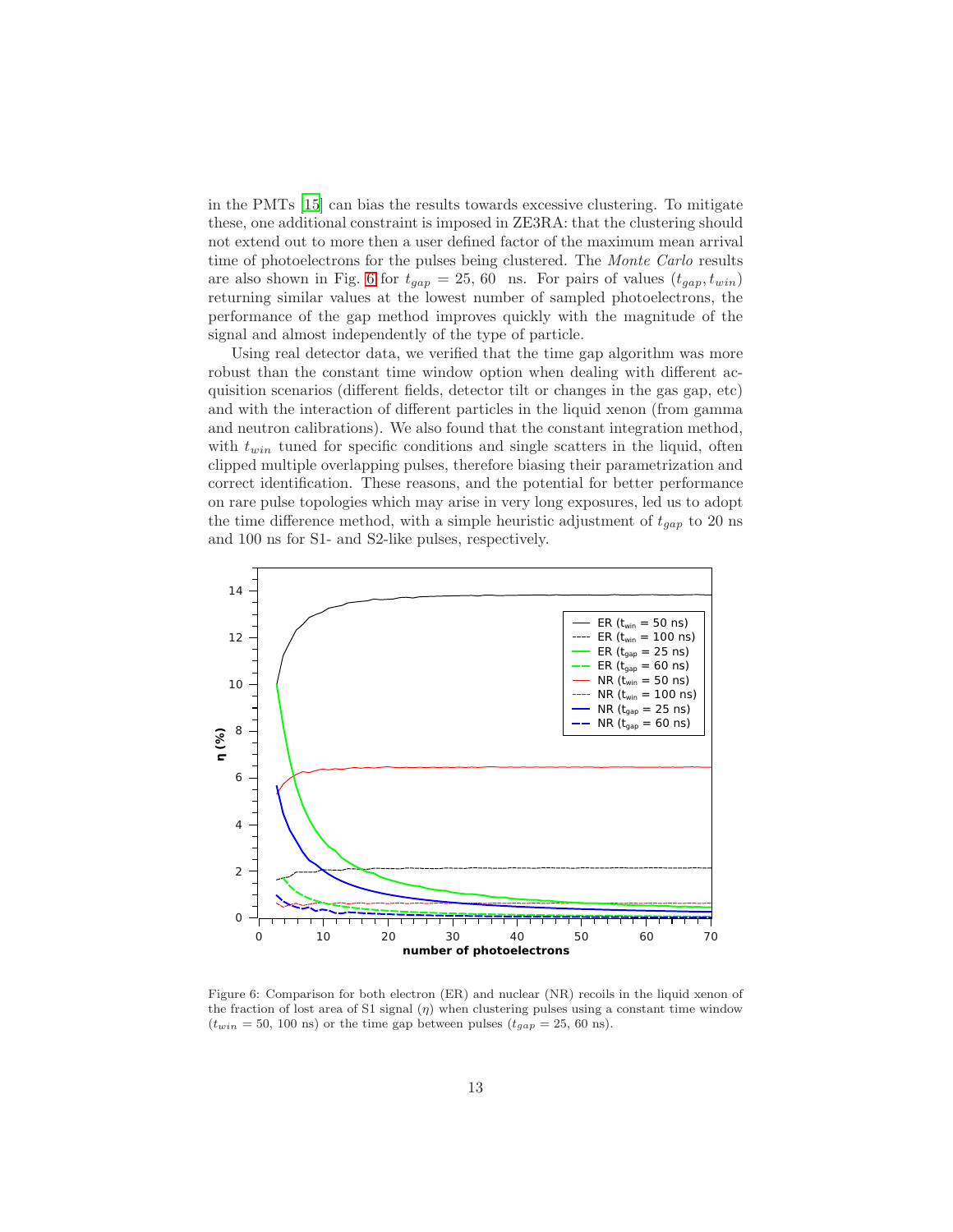## <span id="page-13-2"></span>2.7. Multiple pulse resolution.

In the ZEPLIN-III experiment only events with one S1 and one S2 are considered for most analysis (e.g. WIMPs search). Events corresponding to multiple scatters can be promptly identified using the S2 channel if the individual energy deposits occur at different depths in the LXe active volume. The time separation between the S1 and S2 signals is equal to time taken by the ionization electrons to travel from the interaction site to the liquid surface along the drift field. This mechanism is independent of the position of the interactions in the  $(x, y)$ -plane which, in any case, can only be obtained using position reconstruction after the correct identification and parametrization of the pulses.

The algorithm implemented in ZE3RA to identify and resolve multiple scatter events with overlapping S2 signals consists simply of reusing the pulse finding and clustering algorithms described in §[2.5](#page-10-0) and §[2.6](#page-10-1) for higher thresholds. For each S2 a list of thresholds is obtained by scanning the smooth buffer  $(\overline{y})$  and accumulating the values  $V_l = \overline{y}_l + V_{thr}$  (Eq. [11\)](#page-10-2) obeying:

$$
\overline{y}_k - \overline{y_l} > V_{thr} \wedge \overline{y}_m - \overline{y}_l > V_{thr}, \, k < l < m \,, \tag{12}
$$

where  $k$  and  $m$  are constrained by the candidate pulse start and end times  $(t_{start}, t_{end})$ . The pulse finding and clustering algorithms are then applied to the data sub-domain defined by  $(t_{start}, t_{end})$  using the lowest value in  $\{V_l\}$ . The algorithm recursively applies this method to every resolved S2 pulse using the remaining threshold values in the  $V_l$  list. To illustrate the procedure, Figure [7](#page-14-0) shows the set of test thresholds  $\{V_{11.7 \mu s}, V_{7.2 \mu s}, V_{9.9 \mu s}\}$  for a ZEPLIN-III event with 4 overlapping S2 pulses.

# <span id="page-13-0"></span>2.8. Pulse matching.

One frequent requirement of experiments using an array of photodetectors is to order in time and match signals from all DAQ channels. The simplest approach would be to have the ordering and matching function O depending both on the start and end times  $(t_{start}, t_{end})$  of any two pulses  $\{A, B\}$  occurring in different channels  $\{a, b\},\$ 

<span id="page-13-1"></span>
$$
O(A, B) = \begin{cases} A \text{ precedes } B & , t_{end}^{(A)} < t_{start}^{(B)} \\ A \text{ follows } B & , t_{start}^{(A)} > t_{end}^{(B)} \\ A \text{ matches } B & , \text{ otherwise} \end{cases}
$$
 (13)

An obvious scenario where the above method fails is when the pulse limits are extended out due to the occurrence of some sort of noise, amplifier saturation tail, etc. The possibility of having multiple interactions with partially overlapping S2s can also drive Eq. [13](#page-13-1) to faulty results (§[2.7\)](#page-13-2). In order to solve these problems, an algorithm was implemented which takes into account a relative quantification  $W$  of the matching between pulses,

<span id="page-13-3"></span>
$$
W(A, B) = \sum_{i \in \{A \cap B\}} y_i^{(a)} * y_i^{(b)}, \qquad (14)
$$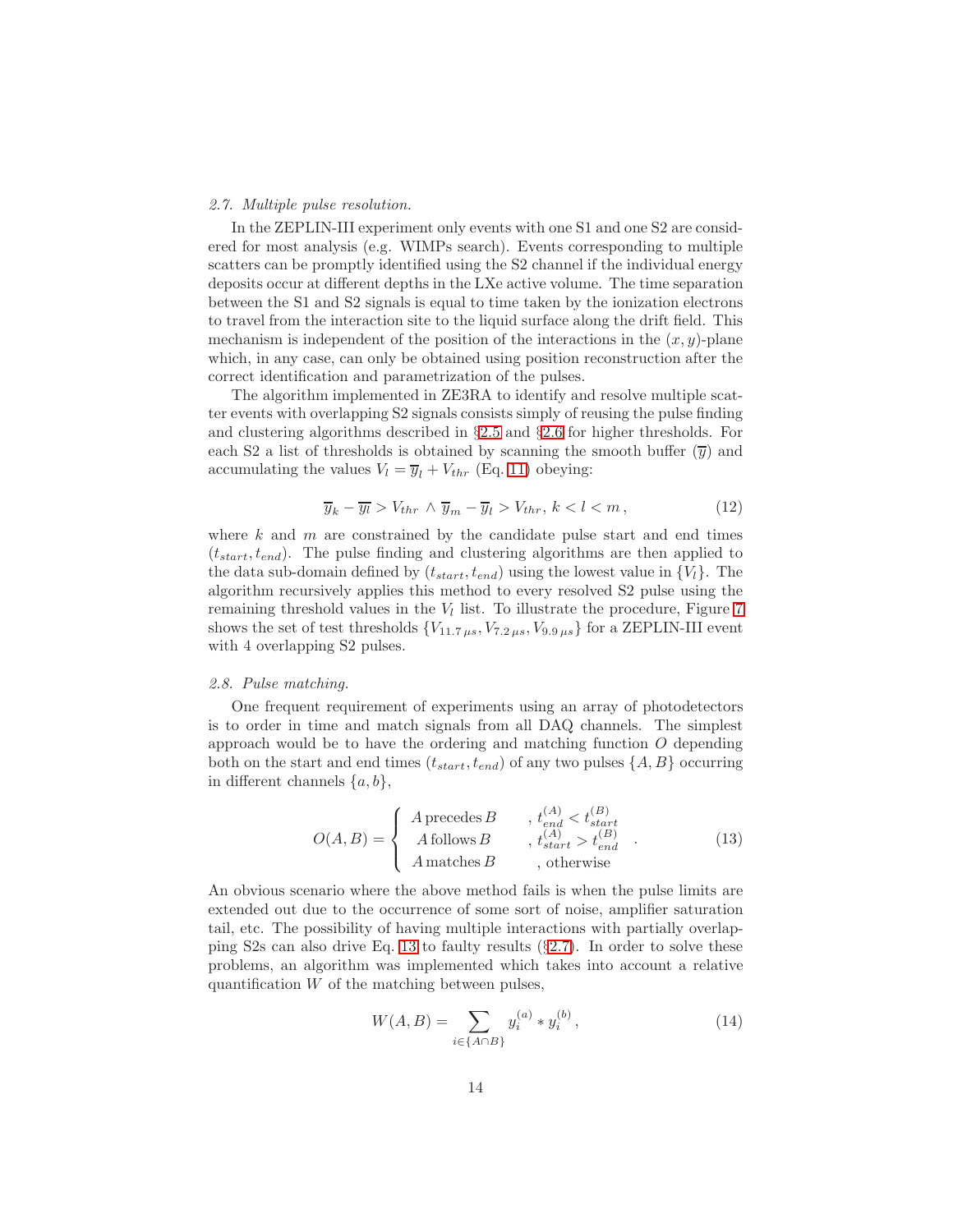

<span id="page-14-0"></span>Figure 7: ZEPLIN-III event with 4 overlapping S2 pulses (light blue, magenta, yellow and olive). The figure also shows the set of thresholds  ${V_{11.7 \mu s}, V_{7.2 \mu s}, V_{9.9 \mu s}}$  gathered from scanning  $\overline{y}$  (red line) and used to resolve the original pulse found from an excursion of the data past  $V_{thr}$ .

where  $y^{(a)}$  and  $y^{(b)}$  represent, respectively, the data streams containing pulses A and B. The algorithm starts by using Eq. [13](#page-13-1) to order and group overlapping pulses from the two channels  $\{a, b\}$ . For each one of these groups, eq. [14](#page-13-3) is used to generate an overall matching quantity  $W$  defined as,

<span id="page-14-1"></span>
$$
W = \prod_{k,m} W(A_k, B_m) \delta_{km} . \tag{15}
$$

The values of  $\delta_{km}$  are initially set to 1 for all pairs of  $(k, m)$  pulses. A fast bestsurvival algorithm was then implemented which maximizes the value of  $W$  while setting  $\delta_{km}$  to 0 (Eq. [15\)](#page-14-1) for all but the best degenerated matches  $W(A_k, B_m)$ (Eq. [14\)](#page-13-3). The application of this method in ZE3RA introduces a flavour of most probable match, even if the true pulse shape is not considered, which increased significantly the robustness of the pulse finding analysis.

The relation between pulses from different channels generated by the matching algorithm was used in several of the reduction stages in order to:

- ignore LS pulses lacking a match in the respective HS channel  $(\S 2.5)$  $(\S 2.5)$ ;
- cluster groups of scattered pulses in individual channels matching only one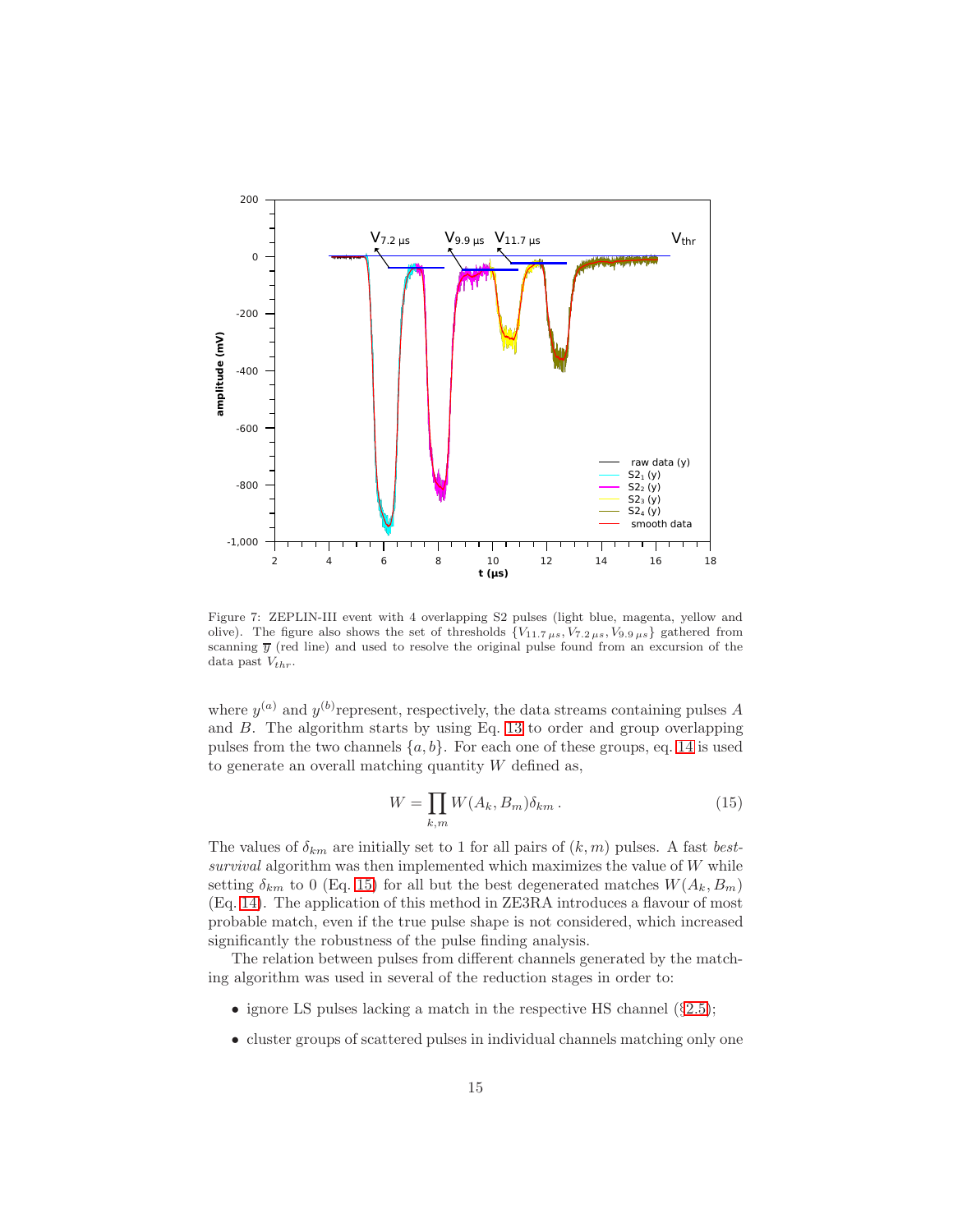pulse in the correspondent HS or LS sum channels (§[2.7\)](#page-13-2);

- disentangle the correspondence between pulses in individual channels with overlapping pulses in the sum channels for multiple interactions at different  $(x,y)$ -positions  $(\S2.8);$  $(\S2.8);$  $(\S2.8);$
- avoid misinterpretation of amplifier saturation tails at individual channels as multiple pulses in the sum channels;
- map the correspondence between pulses or groups of pulses (clusters) in all channels for the output databases containing the reduced quantities  $(S2.9);$  $(S2.9);$  $(S2.9);$

## <span id="page-15-0"></span>2.9. Pulse parametrization.

Once the pulse start and end times are set resulting from the operations described in sections [2.2](#page-4-3) to [2.8,](#page-13-0) a number of parameters are extracted from the raw data buffers. The actual list of parameters can depend on the pulse context information (e.g. whether the pulse has a saturation or ringing tail, etc) and is extensible to support any subsequent analysis. For the ZEPLIN-III analysis the reduced databases include:

- pulse start time, width (between threshold crossings, at 10% and at 50% height), amplitude, area, signal mean arrival time, pulse symmetry, etc;
- pulse matching mapping over different acquisition channels, etc;

During any hypothetical step of the analysis it may be convenient to access some characteristic of an individual pulse prior to its formal and complete parametrization: consider, for example, that one requires the area of a pulse before its clustering (§[2.6\)](#page-10-1). For that purpose, any parameter operator  $\alpha$  that applied to pulses  $A$  and  $B$  obeys

$$
\alpha(A) + \alpha(B) = \alpha(A \cup B) \tag{16}
$$

is updated every time the pulse start or end times changes. This feature of the framework increases significantly the performance of the analysis since it avoids redundant loops over the data buffers for  $\alpha$ .

#### 3. Interface.

The ZE3RA human interface layers the end-user interaction with the base analysis framework and can be used either in graphical or batch operation mode.

The graphical interface mode was designed to allow easy navigation through events and channels while providing an inline tuning of the relevant analysis parameters and visualization of their output in terms of pulse identification and parametrization. To help understanding of the detector output, the interface also incorporates a  $2D$  plot of the relative response of the array, the possibility to plot together any set of high/low sensitivity channels in any temporal scale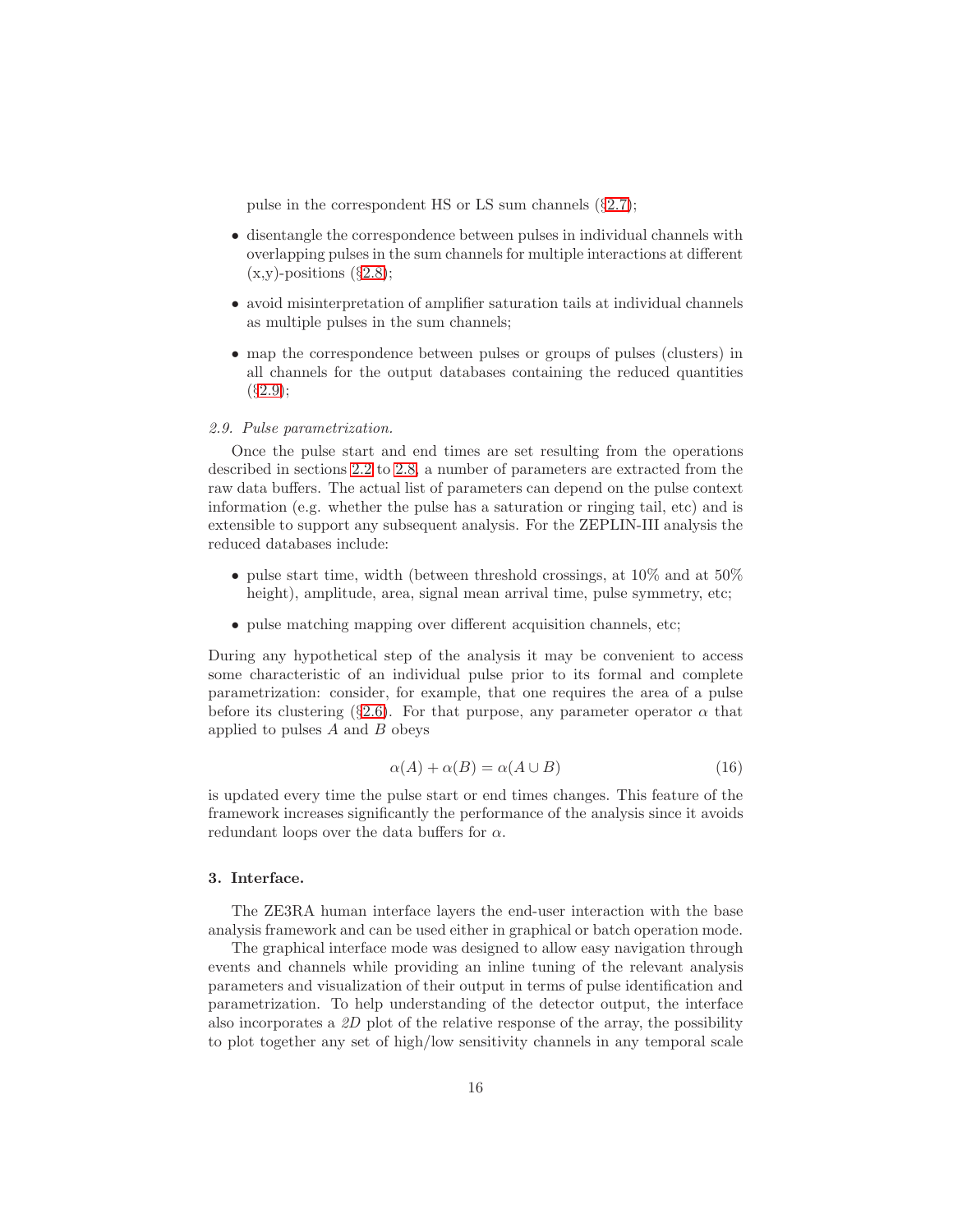and mouse context information on pulse properties. The interface was coded using the cross-platform GUI toolkit FLTK (Fast Light Toolkit). However, it is worth noting that the core analysis classes are self-contained (class  $ZRun$ ) and independent of the graphical interface. This provides the ability to promptly reuse the developed analysis framework together with any available graphical tool or within the DAQ environment for online monitoring of the detector. Significantly, it makes the porting of this framework to other detector systems quite straightforward.

The batch mode consists of a simple command line input designed mainly to perform the mass reduction of any set of data files with minimum user interaction (for example, the first science run data consisted of 13,234 binary files containing over 23 million triggered events). The analysis input parameters are fed as a configuration file which can easily be created from the graphical interface.

An important feature affecting both interface modes is the built-in blind manager. This manager allows a *super-user* to set, based on a simple set of rules, which events or datasets can be visualized and reduced at a specific step of the WIMP search analysis. Such signal-blind analyses are an essential tool of rare rare event searches.

# 4. Conclusions

A robust and versatile software package was developed for the analysis and reduction of the raw data from the ZEPLIN-III experiment. The framework allows the easy plug-in of new tools and building of different reduction templates targeting specific analyses. The very high electron/nuclear recoil discrimination achieved in the WIMP search carried out in the first science run (>99.98%) benchmarks these algorithms. These techniques should find application in data reduction from detectors with a large number of channels, beyond the field of rare event searches.

# 5. acknowledgments

The UK groups acknowledge the support of the Science  $\&$  Technology Facilities Council (STFC) for the ZEPLIN–III project and for maintenance and operation of the underground Palmer laboratory which is hosted by Cleveland Potash Ltd (CPL) at Boulby Mine, near Whitby on the North-East coast of England. The project would not be possible without the co-operation of the management and staff of CPL. We also acknowledge support from a Joint International Project award, held at ITEP and Imperial College, from the Russian Foundation of Basic Research (08-02-91851 KO a) and the Royal Society. LIP–Coimbra acknowledges financial support from Fundação para a Ciência e Tecnologia (FCT) through the project-grants CERN/FP/109320/2009 and CERN/FP/116374/2010, as well as the postdoctoral grants SFRH/BPD/27054/2006, SFRH/BPD/47320/2008 and SFRH/BPD/63096/2009. This work was supported in part by SC Rosatom, contract \$\#\$H.4e.45.90.11.1059 from 10.03.2011.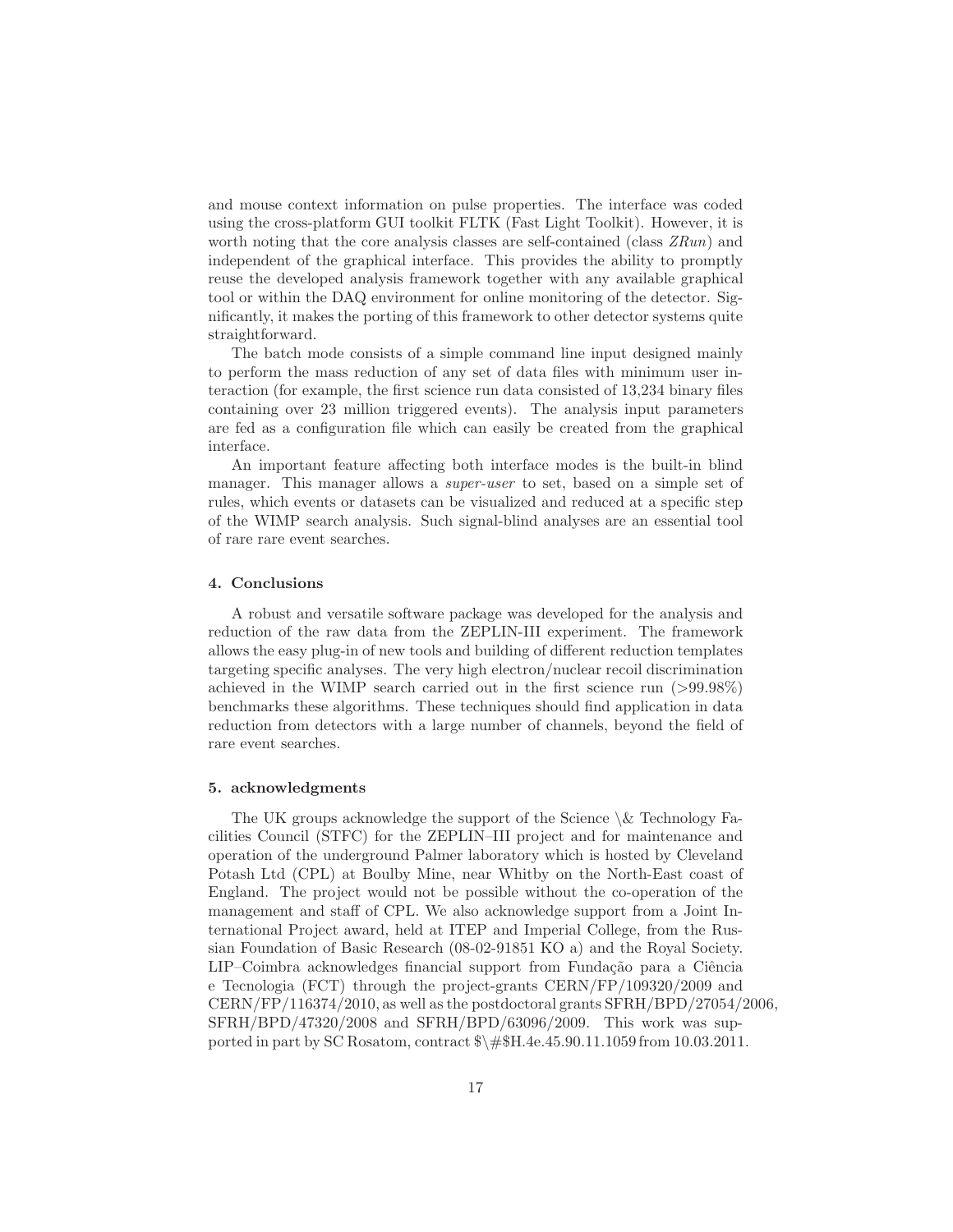The University of Edinburgh is a charitable body, registered in Scotland, with the registration number SC005336.

## References

- <span id="page-17-0"></span>[1] T. J. Sumner, Proc. 3rd Int. Workshop on the Identification of Dark Matter, ed. N. J. C. Spooner and V. Kudryavtsev, Singapore: World Scientific (2001) 452.
- <span id="page-17-1"></span>[2] H. M. Araújo, et al., The ZEPLIN-III dark matter detector: performance study using an end-to-end simulation tool, Astroparticle Physics 26 (2006) 140.
- <span id="page-17-2"></span>[3] D. Akimov, et al., The ZEPLIN-III dark matter detector: Instrument design, manufacture and commissioning, Astroparticle Physics 27 (1) (2007)  $46 - 60.$
- <span id="page-17-3"></span>[4] V. N. Lebedenko, et al., Results from the first science run of the ZEPLIN-III dark matter search experiment, Phys. Rev. D (Particles and Fields) 80 (5) (2009) 052010.
- <span id="page-17-4"></span>[5] V. N. Lebedenko, et al., Limits on the Spin-Dependent WIMP-Nucleon Cross Sections from the First Science Run of the ZEPLIN-III Experiment, Phys. Rev. Lett. 103 (15) (2009) 151302.
- <span id="page-17-5"></span>[6] D. Akimov, et al., Limits on inelastic dark matter from ZEPLIN-III, Physics Letters B 692 (3) (2010) 180 – 183.
- <span id="page-17-6"></span>[7] B. A. Dolgoshein, V. N. Lebedenko, B. U. Rodionov, new method of registration of ionizing-particle tracks in condensed matter, JETP Lett. 11 (1970) 351.
- <span id="page-17-7"></span>[8] W. H. Press, B. P. Flannery, S. A. Teukolsky, W. T. Vetterling, Numerical recipes in C : The art of scientific computing, Cambridge University Press, 2002.
- <span id="page-17-8"></span>[9] M. Frigo, S. G. Johnson, The design and implementation of fftw3, in: Proceedings of the IEEE, no. 93 (2), 2005, pp. 216–231.
- <span id="page-17-9"></span>[10] ZEPLIN-III, Single electron emission in the zeplin-iii two-phase xenon detector, In Preparation.
- <span id="page-17-10"></span>[11] M. Galassi, et al., GNU Scientific Library Reference Manual (3rd Ed.), ISBN 0954612078.
- <span id="page-17-11"></span>[12] D. Donoho, De-noising by soft-thresholding, Information Theory, IEEE Transactions on 41 (3) (1995) 613 –627.
- <span id="page-17-12"></span>[13] S. Mallat, S. Zhong, Characterization of signals from multiscale edges, IEEE Transactions on Pattern Analysis and Machine Intelligence 14 (1992) 710–732.